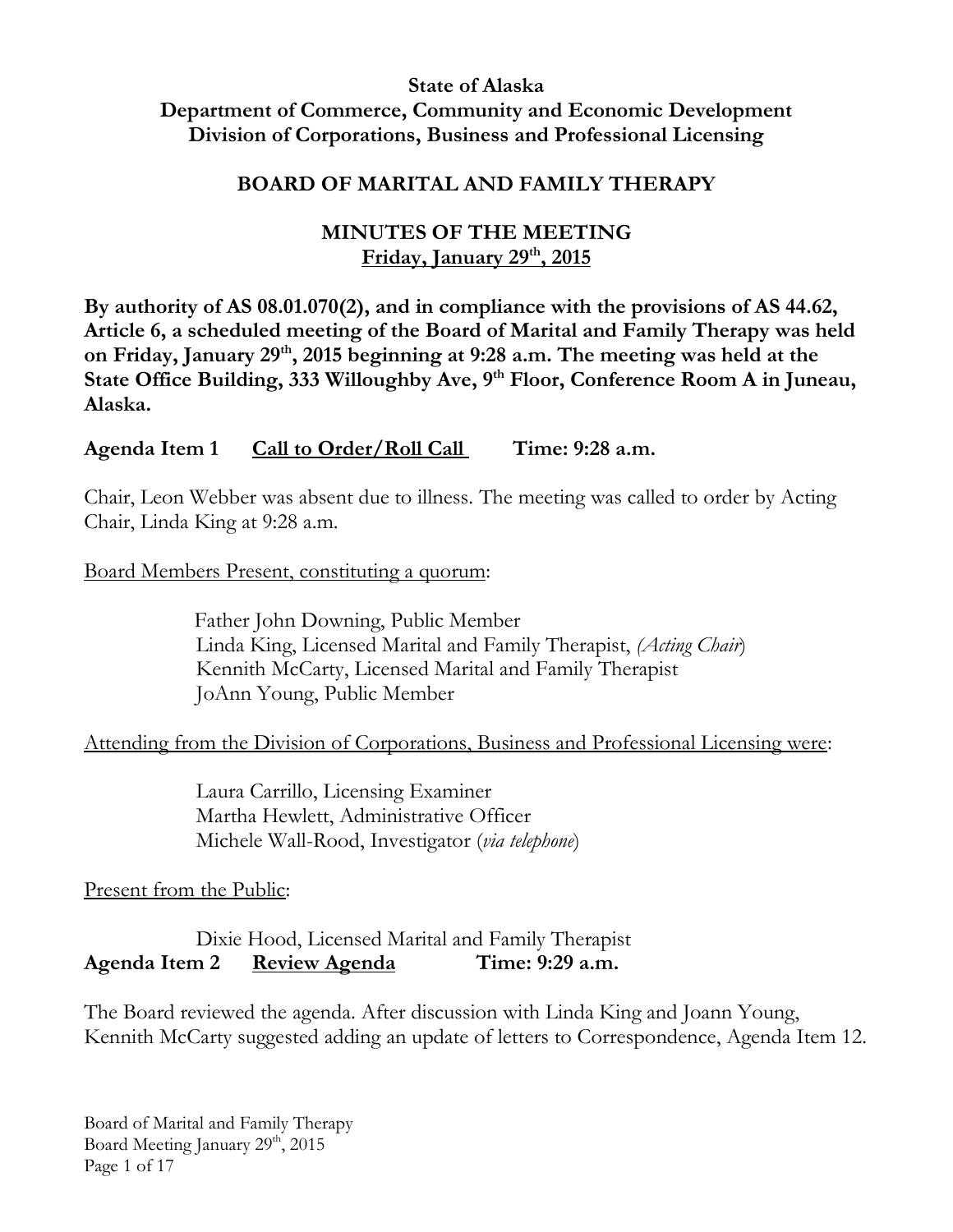## **On a motion duly made by Ken McCarty, seconded by John Downing, and approved unanimously, it was**

## **RESOLVED to accept the amended agenda.**

## **Agenda Item 3 Review Minutes Time: 9:33 a.m.**

Ken McCarty addressed page 7 from the meeting minutes of October  $30<sup>th</sup>$ , 2014, and advised Laura Carrillo that WAMFT should be changed to AKAMFT. Mr. McCarty then addressed the discussion under Agenda Item 12, Budget Report/Division Updates, in which he expressed to Ms. Carrillo the need to add into the discussion the following details:

*"Ken McCarty also addressed a concern of the Board regarding decreased performance and quality by the Division, for example: lost letters, not yet implementing the supervision from, and increased fees."*

To add to this discussion, Mr. McCarty stated that these concerns are not necessarily reflected on the examiner, but on the Division as a whole. Ms. Carrillo advised the Board that these concerns may be expounded upon during Agenda Item 10, Budget Report/Division Update. Ms. Carrillo reminded the Board that their opportunity to provide feedback on the meeting minutes is when the examiner sends draft minutes for review viaemail. Ms. Carrillo also addressed corrections to names and times on the last meeting minutes on pages 7 and 3.

### **Task:**

Laura Carrillo will correct the MFT acronym to distinguish the Alaska chapter.

### **Task:**

Laura Carrillo will edit page 11 of the October  $30<sup>th</sup>$ , 2014 meeting minutes to reflect a more complete discussion of the Board's concerns.

**On a motion duly made by Fr. John Downing, seconded by JoAnn Young, and approved unanimously, it was**

**RESOLVED to amend pages 3, 7, and 11 of the meeting minutes of October 30th, 2014.** 

### **Agenda Item 4 Ethics Report Time: 9:33 a.m.**

There were no ethics violations to report. Ms. Carrillo advised the Board that she had included a packet insert of ethics information obtained from the Boards and Commissions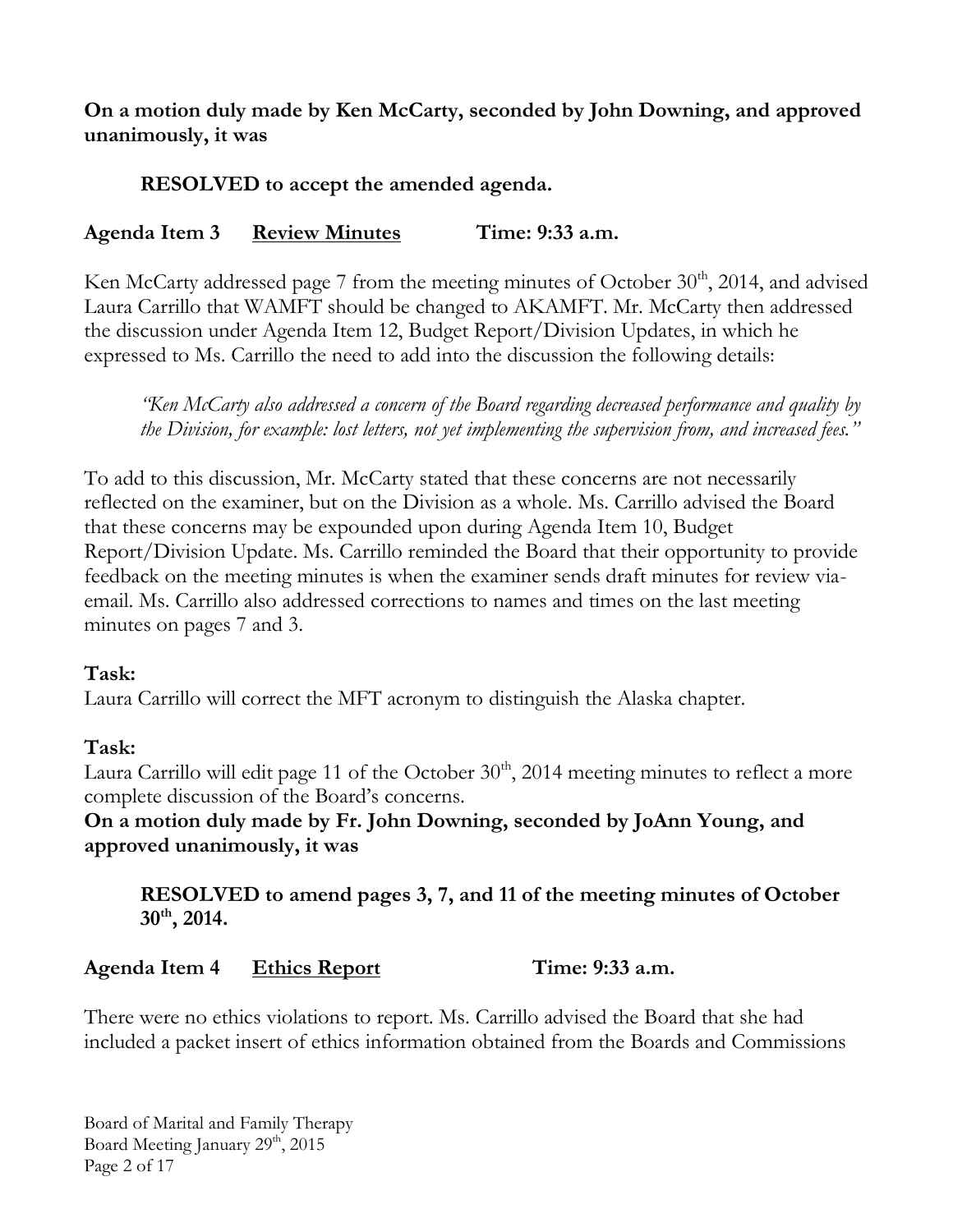Manual, and to review them at a later time. Ms. Carrillo distributed folders to the Board for meeting hand-outs and loose documents.

# **Agenda Item 5 Investigative Report Time: 9:41 a.m.**

# *Michele Wall-Rood joined the meeting telephonically at 9:42 a.m.*

Ms. Carrillo distributed a hand-out of Ms. Wall-Rood's investigative report. Ms. Wall-Rood presented her investigative report, which included activity from October 1<sup>st</sup>, 2014 thru January 13<sup>th</sup>, 2015. Ms. Wall-Rood informed the Board that 3 matters—either intake matters, complaints or cases—had opened; one had closed, and the remaining 2 are still open for review. Linda King and Mr. McCarty inquired about the investigative process. Mr. McCarty inquired about investigative issues, to which Ms. Wall-Rood discussed counseling on children and the importance of establishing parental consent agreements. Ms. Wall-Rood also explained the Board's allowable involvement in investigative matters and asserted that only information regarding *how* a case is closed can be available for disclosure.

### *Michele Wall-Rood left the meeting telephonically at 9:54 a.m.*

## **Agenda Item 6 Board Business Time: 9: 55 a.m.**

Applications and CE Review: Ms. Carrillo addressed the Rural Alaska Community Action Program's (RurAL CAP) application for the 2014 - 31<sup>st</sup> Annual Rural Providers Conference for up to 20 credits. Mr. McCarty asserted that the Board's primary concern was that the conference involved presentations by high school graduates, or otherwise inexperienced individuals who may not have the knowledge or expertise as an elder or post baccalaureate professional. In Addition, RurAL CAP's application was incomplete. Mr. McCarty expressed his concern regarding whether the organization was contacted after the October meeting, to which Ms. Carrillo responded that the organization was aware of their incomplete application.

Linda King suggested notifying the organization that they give the organization a limited amount of time to complete their application before denial becomes automatic. Fr. John Downing suggested to deny the application due to the incompleteness of the application, and due to the Board reviewing—and tabling—the application since August  $1<sup>st</sup>$ , 2014.

### **On a motion duly made by Fr. John Downing, seconded by Ken McCarty and approved unanimously, it was**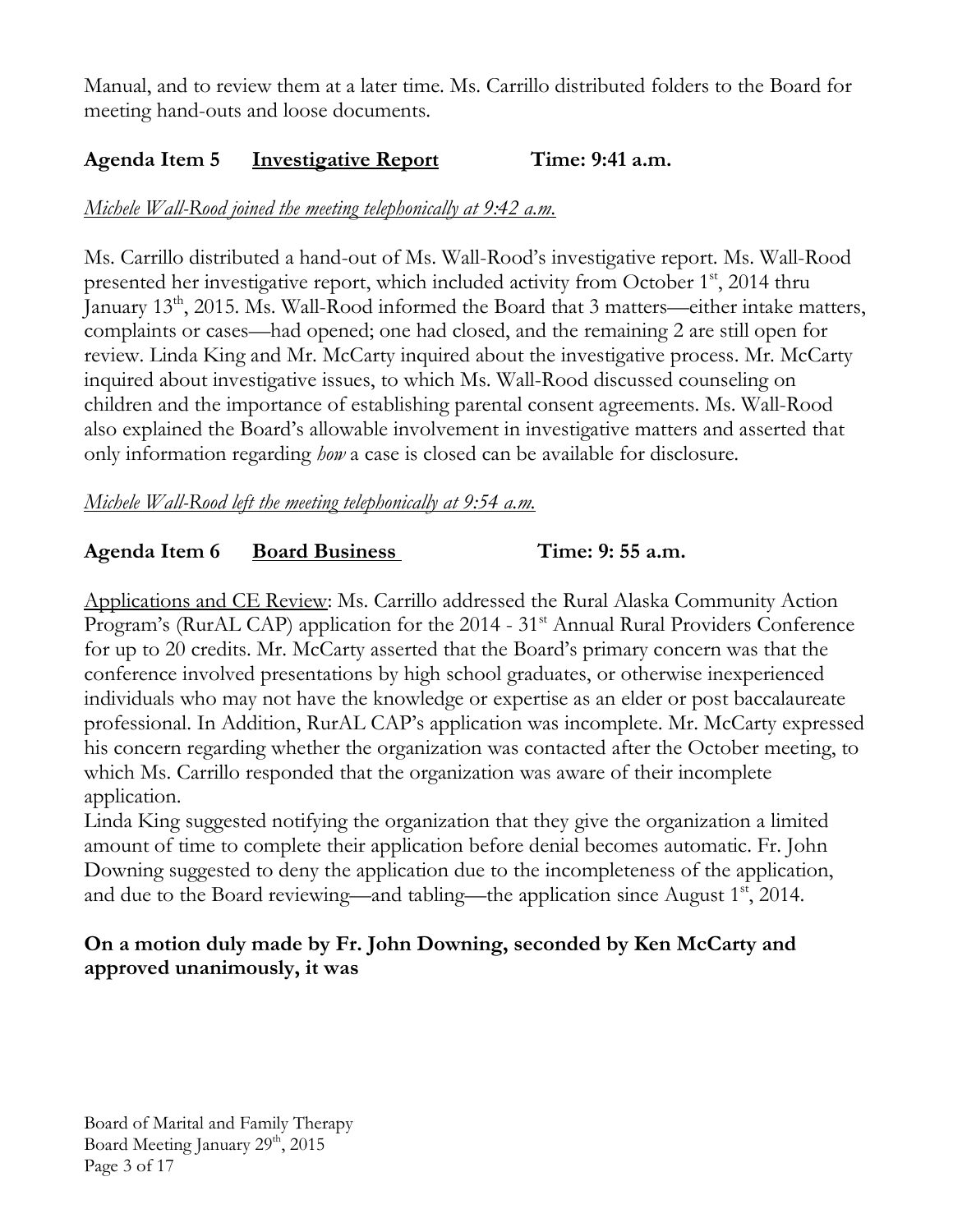## **RESOLVED to deny Rural Alaska Community Action Program's continuing education application for the 2014 – 31st Annual Rural Provider's Conference for up to 20 CEU's.**

## **Task:**

Ms. Carrillo will clarify with Licensing Supervisor, Sher Zinn if the Board has the ability to implement deadlines on continuing education applications that have been tabled due to a request for additional information.

Ms. Carrillo then brought to the Board's attention an application for continuing education from Caspersen Therapy and Training Center, which was received in her in-box on January 28<sup>th</sup>, 2015. Ms. Carrillo did not have sufficient time to review Caspersen's application, and was under the impression that it was a single application; only one voting ballot was prepared for review at this time. Upon further review, it was found that there were several applications made by Caspersen.

# **Acting Chair, Linda King called for break at 10:25 a.m.**

Off record at 10:25 a.m. On record at 10:37 a.m.

During break, Ms. Carrillo retrieved another voting ballot for Caspersen's 2<sup>nd</sup> application. It was later clarified that there were a total of three applications made by Caspersen Therapy and Training Center.

# **Acting Chair, Linda King called for break at 10:40 a.m. to allow Ms. Carrillo to create and print a voting ballot for Caspersen's third application.**

Off record at 10:40 a.m. On record at 10:42 a.m.

The Board continued to review Caspersen's applications, and Mr. McCarty inquired about the correspondence between LMFT, Kevan Walker and Ms. Carrillo. Ms. Carrillo informed the Board that the correspondence was in regards to the applications submitted by Caspersen Therapy and Training Center. Mr. McCarty was concerned about the circumstances surrounding the reasoning behind these course approvals. Ms. Carrillo informed Mr. McCarty that Mr. Walker had already been renewed, and that the intent of these applications were so that Mr. Walker could ensure his future CE activity would be accepted. Linda King and JoAnn young reiterated that the correspondence was included due to the Division's protocol, and commented that these course approvals were not for his recent renewal.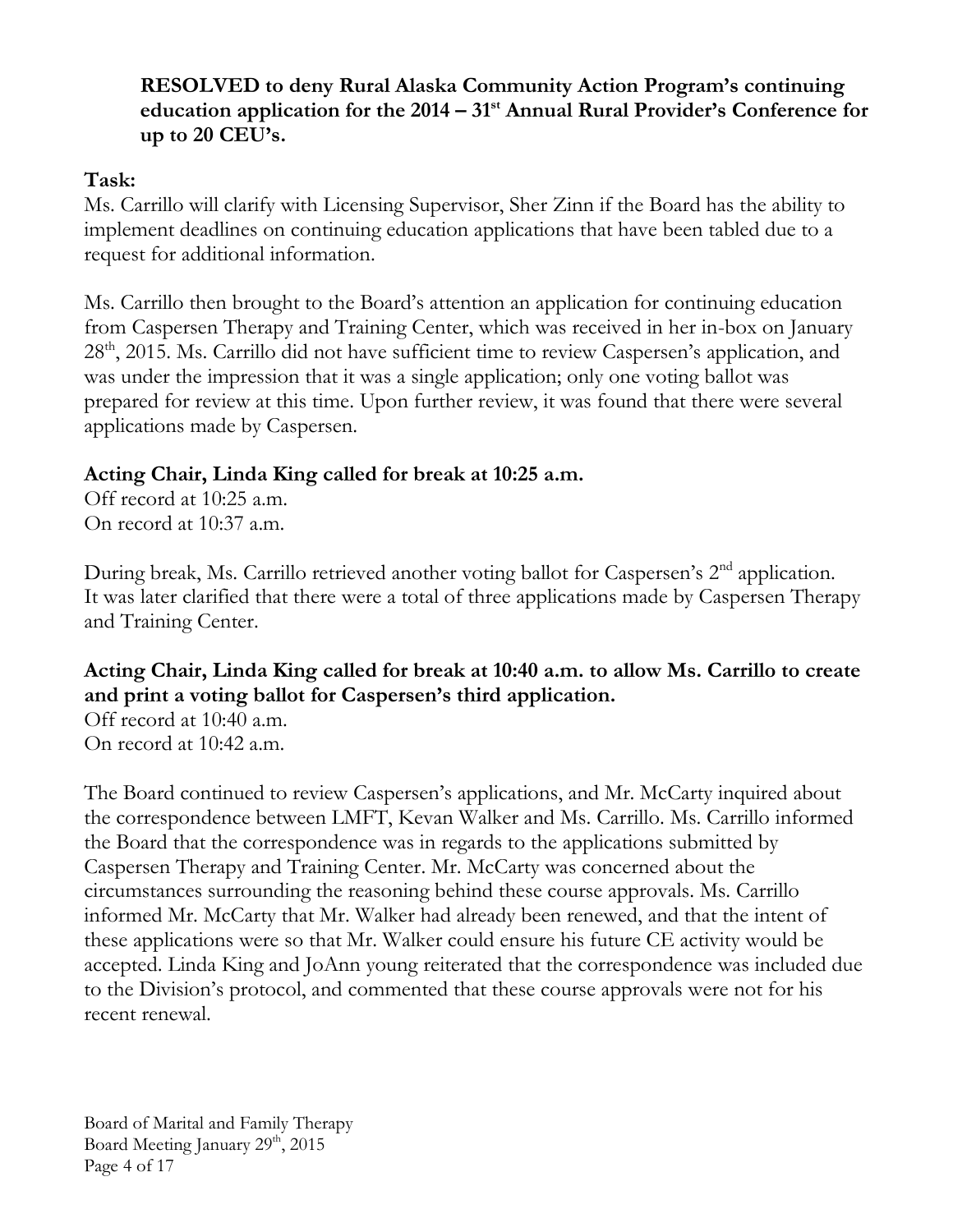**On a motion duly made by JoAnn Young, seconded by Ken McCarty and approved unanimously, it was**

**RESOLVED to approve Caspersen Therapy and Training Center's application for the course, "Applying Narrative Principles to Sexual Problems: Whose Sex Life is This Anyway?" for 3.0 CEU's.**

**On a motion duly made by JoAnn Young, seconded by Fr. John Downing and approved unanimously, it was**

**RESOLVED to approve Caspersen Therapy and Training Center's application for the course, "Individual and Family Work with Children, On the Tree of Life and Group Work with Tweens" for 13.0 CEU's.**

**On a motion duly made by JoAnn Young, seconded by Ken McCarty and approved unanimously, it was**

**RESOLVED to approve Caspersen Therapy and Training Center's application for the course, "Conflict Resolutions and Meditation" for 6.5 CEU's.**

Linda King addressed Mr. Atkinson's letter regarding continuing education activity for the 2015-2016 renewal period. Ms. Carrillo informed the Board that this licensee has been renewed, but that his letter would be addressed under Agenda Item 7, Old Business.

# **Acting Chair, Linda King called for break as the Board was briefly interrupted by an erroneous phone call.**

Off record at 10:52 a.m. On record at 10:53 a.m.

Elsita Kirchner's application for licensure via credentials from California was concurrently reviewed by the Board. Mr. McCarty expressed concern regarding the incompleteness of the verification form prepared by the Alaska Division, which was not filled out by the state of California. Ms. Carrillo advised Mr. McCarty that although Mrs. Kirchner had not had the state of California fill this out, the California Board of Behavioral Sciences had sent their own verification form with the State's seal, which validates Mrs. Kirchner's license in good stating with that State. Ms. Carrillo clarified that a state may use the Division's form to verify an applicant's license, or they may use their own agency's form. Mr. McCarty expressed further concern that receipt of her verification form was not verified by our Division. JoAnn Young suggested writing a note on the verification to indicate that the Division has indeed received the document. Ms. Carrillo informed the Board that the examiner cannot write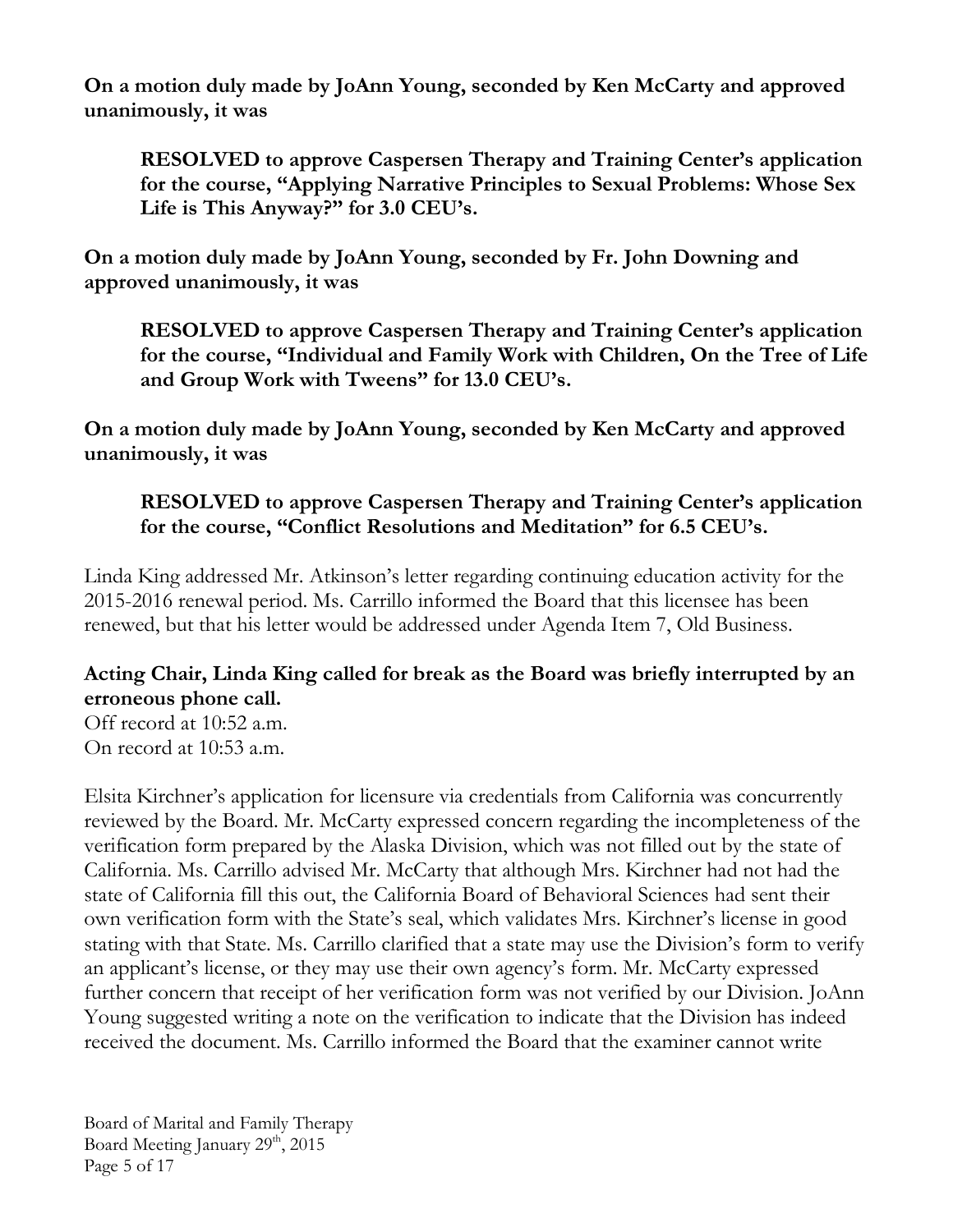directly on an applicant's application materials, but that the Division does date-stamp all received documents, and that such a stamp was placed on the back of Mrs. Kirchner's California-issued verification form.

## **On a motion duly made by JoAnn Young, seconded by Ken McCarty and approved unanimously, it was**

## **RESOLVED to approve Elsita Kirchner as a Licensed Marital and Family Therapist by Credentials from California.**

#### **Task:**

Ms. Carrillo will send CD audio recording to all Board members.

Linda King addressed Mr. Atkinson's letter regarding continuing education activity for the 2015-2016 renewal period. Ms. Carrillo informed the Board that his license has been renewed, but that his letter would be addressed under Agenda Item 7, Old Business. Review Goals and Objectives: The Board reviewed the Goals and Objectives, which Ms. Carrillo included as a packet insert with comment sections for each Goal.

#### **Goal 1. The Board of Marital and Family Therapy will develop a strategy to address the need for distance therapy and distance supervision.**

*Objective 1:* Continue to seek input from the National Organization, AAMFT, the APA and various MFT boards. *Objective 2:* Continue to draft a proposal for legislation of statutes and regulations.

- **Goal 2. The Board of Marital and Family Therapy will continue to review statutes and regulations to be consistent with the practice of marital and family therapy.**
- *Objective 1:* Continue to recommend other statutes and regulations as needed.

**Goal 3. The board will continue to review applications of marriage and family therapists by credentials, by examination, for supervisor status and for associates in an established manner.**

**Goal 4. The board will continue its responsibility to improve the process of approving continuing education, while maintaining professional standards.**

#### **Goal 5. The board will continue to work closely with the investigator assigned at their request.**

*Objective 1:* Continue to be updated on the functions of the investigator's office.

**Goal 6. The board will implement brief evaluations with each board meeting.** 

**Goal 7. The board will continue to work with the Division of Corporations, Business and Professional Licensing with the goal to continue to reduce fees as is reasonable to maintain a balanced budget.**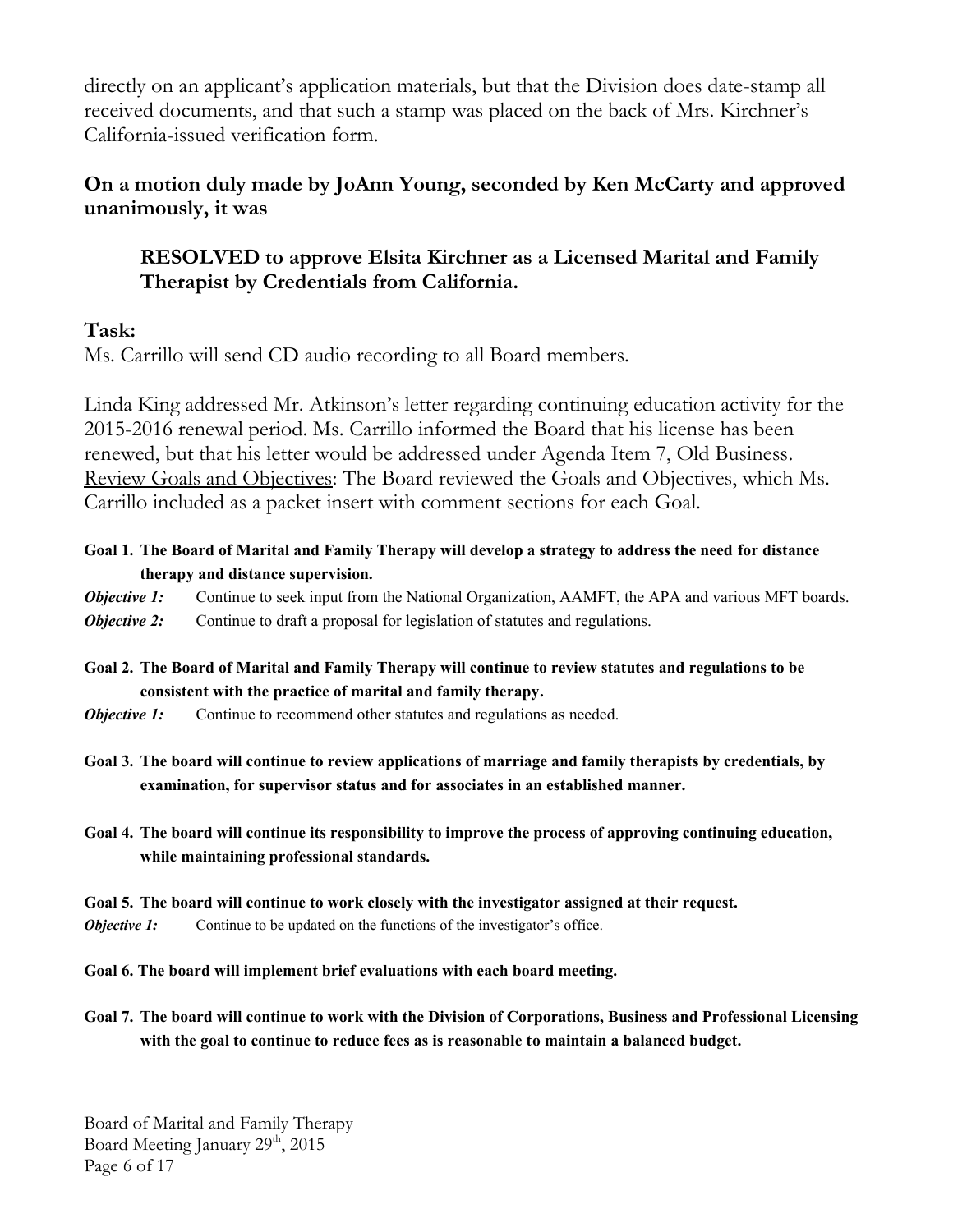- *Objective 1:* Continue to clarify budget needs including building expenses.
- *Objective 2:* Continue to review expenses at each regular scheduled Board meeting.
- **Goal 8. The board will continue to work with the Governor's office to fill vacant board seats in a timely manner.**
- *Objective 1:* Continue to encourage the Governor's office to reappoint current members or appoint a new member in a timely manner.
- **Goal 9. The board will work to standardize and streamline the process for approval of continuing education while maintaining the integrity of the mission of the board**
- *Objective 1:* Continue to approve training relevant to the profession in a changing post-modern world.
- **Goal 10. The board will continue collaborative relations with the Division of Corporations, Business and Professional Licensing.**
- *Objective 1:* Continue to communicate with the licensing examiner.
- **Goal 11. The board will be a presence and information source for legislators and executive branches of the state government.**
- *Objective 1:* Complete forms provided to board members after each contact made with a legislator or legislative office on behalf of the Board.
- **Goal 12. The board will continue to review, research and consider new technological advances as it pertains to therapy, supervision and training.**
- *Objective 1:* Continue to address these issues during the legislative session.
- **Goal 13. The board will explore the concept of challenges and issues of labor mobility and how MFTs may be affected in Alaska.**
- *Objective 1:* The board will be seeking support from the administration and legislature in changing statutes and regulations to encourage labor mobility for people transferring into Alaska prior to licensure.
- **Goal 14. The board will continue to require licensing as an MFT associate before acquiring clinical and supervision hours.**
- **Goal 15. The board will research and consider ways of insuring MFT licensees have knowledge of their statutes and regulations.**
- *Objective 1:* Send mail outs to licensees to up-date and inform them of current statutes and regulations.
- **Goal 16. The board will continue their affiliation and full membership with the Association of Marital and Family Therapy Regulation Board (AMFTRB).**
- *Objective 1:* Continue to attend annual meetings to maintain an Alaska perspective and stay informed of what is occurring nationwide.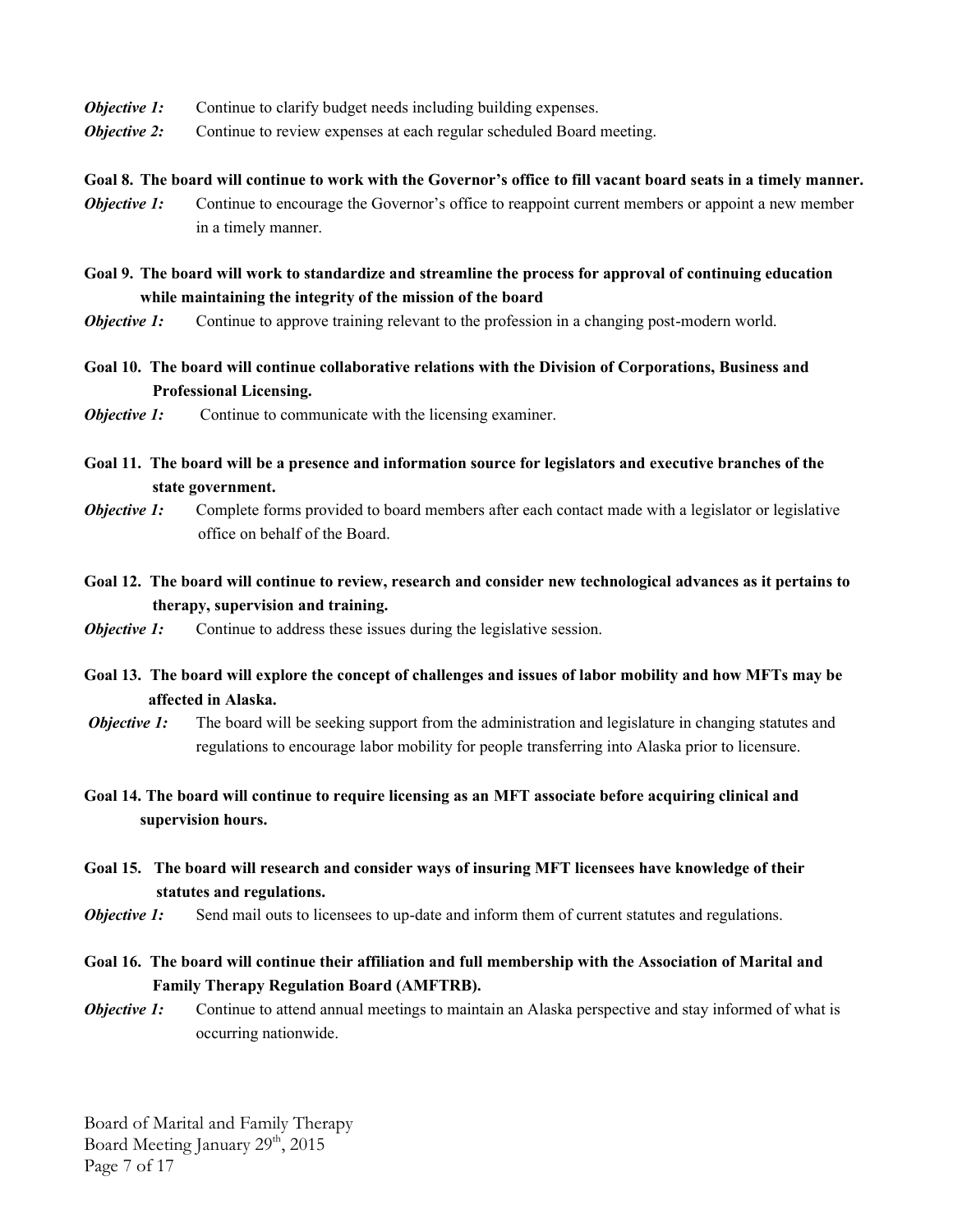**Goal 17. The board will continue its goals to increase board education to improve its function by sending delegates to national conferences and/or trainings such as the American Association for Marriage and Family Therapy's yearly conference, Board Regulator and CLEAR.**

**Goal 18**. **The board will continue to review and explore title vigilance.**

*Objective 1:* Continue to regularly reviews and be open to exploring issues relating to title vigilance.

**Goal 19**. **The board will be a presence and information source for legislators and executive branches of the state government.** 

*Objective 1:* Complete forms provided to board members after each contact made with a legislator or legislative office on behalf of the Board.

Linda King addressed Goal 7, Objective 1, in which she recommended an amendment to replace the word, "building" with, "increasing". The Board discussed changes to this Goal. It was ultimately decided to amend Goal 7, Objective 1 to read as follows:

*"Continue to clarify budget needs."*

Linda King then addressed Goal 8, and asked the Board if they were aware of Mr. Webber's term ending in March. Mr. McCarty stated he was aware of Mr. Webber's term ending, but that he was unsure of his intent or status to be reappointed. Mr. McCarty then addressed Goal 13, and suggested amending this goal to read as follows:

*"The board will explore the concept of challenges and issues of labor mobility."*

The Board also discussed adding objectives under Goal 14 to be written as follows:

 *"Objective 1: Continue to address the issue of previous experience and labor mobility before this change. Objective 2: Continue to review current statutes and regulations and propose changes necessary to match national trends."*

Fr. John Downing addressed Goal 11, to which Linda King responded that the Board intended on documenting contact with legislators, but was unsure if such reporting documents had been made. Ms. Carrillo informed the Board that there were Report of Contact forms available. Ms. Carrillo then commented that Goal 19 was a repeat of Goal 11, and made a suggestion to add an Objective 2 to Goal 11 to read as follows:

*"Continue to represent its mission, goals, and mandates, as it interacts with legislators and executive branches coming legislative session."*

Board of Marital and Family Therapy Board Meeting January  $29<sup>th</sup>$ ,  $2015$ Page 8 of 17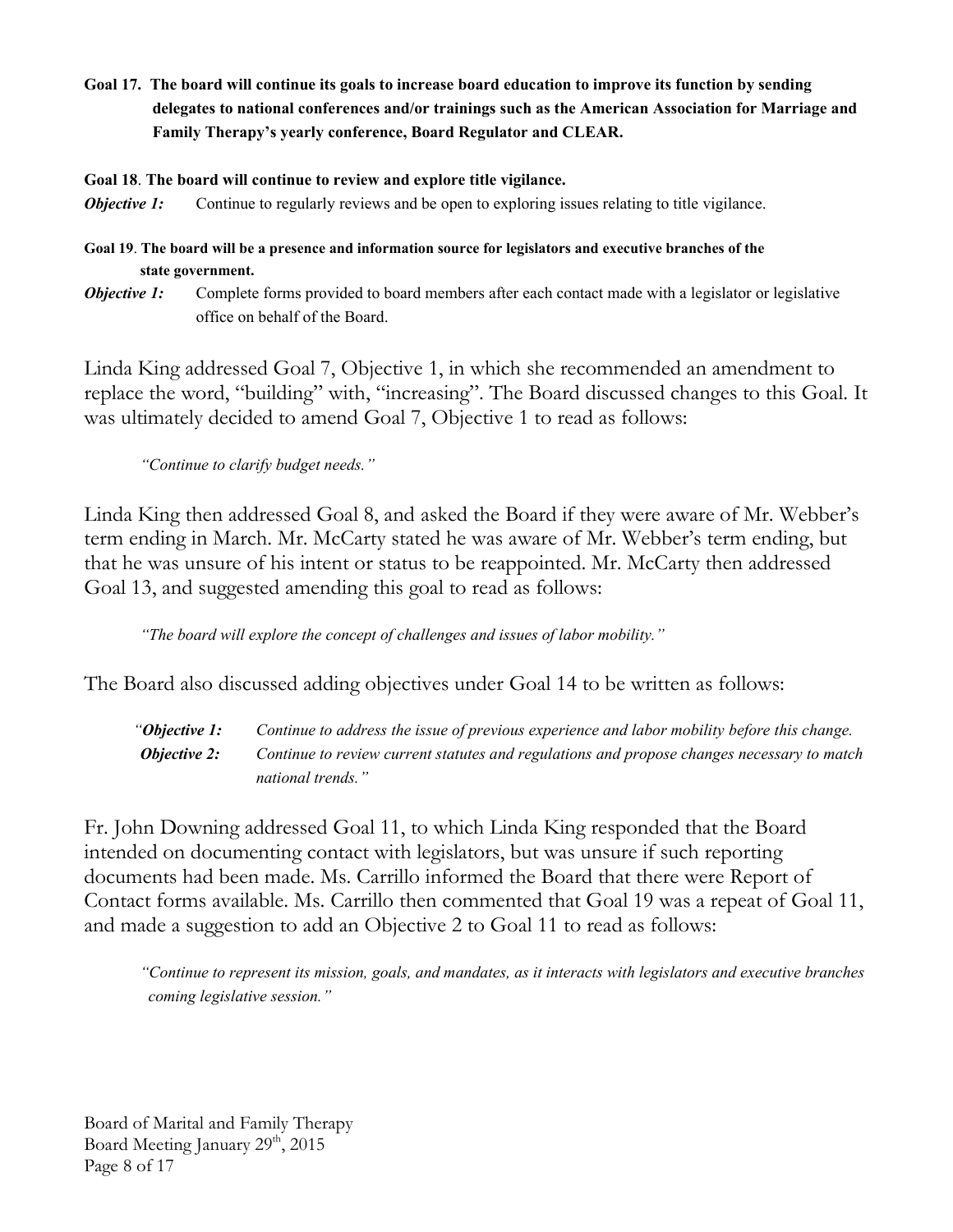Ms. Carrillo asked the Board if they had a mission statement, which Ms. Carrillo has been unable to find. Mr. McCarty stated the Board did have a mission statement.

## **Task:**

Mr. McCarty will locate the Board's mission statement and send it to Ms. Carrillo.

# **Task:**

When the Board's mission statement is received, Ms. Carrillo will have this posted to the Board's program website and will also include this statement in each board packet.

The Board briefly discussed title vigilance. The Board then began a discussion on the practice of Marital and Family therapy, and the way in which the laws governing such practice are directly influenced by the terminology that defines its parameters. The Board addressed the vernacular of, "face-to-face", and discussed making changes to this language in an effort to adapt to technological advances, as well as to adjust to the limitations imposed upon those who may not have access to such technology. Mr. McCarty referenced a circumstance where a specific technology was unconducive to providing service to a rural living individual, so the mode of communication became reliant upon telephonic connectivity, which—according to current statutes and regulations—would not be considered "live" or "face-to-face". This lead to a discussion on the implications of perceived or interpreted definitions of, "face-to-face", and how the language can be clarified for the purpose of encapsulating a fuller range of communication modalities within the Marital and Family Therapy scope of practice. Linda King suggested replacing, "face-toface" with, "real-time", which would be operationalized as the ability to interact, and to which the Board agreed would be a more appropriate term.

The discussion pointed to the salience of the need to provide rural-living individuals with clearly defined distance therapy, which would require a change in regulatory or statutory language. Ms. Carrillo suggested adding this as an Objective 3 into Goal 12, which pertains to technological advances. Ms. Carrillo had also included a suggestion for Objective 2 under Goal 12, which the Board agreed to incorporate into their Goals and Objectives. Objectives 1-3 under Goal 12 are to be written as follows (the desired changes are italicized):

| "Objective 1:       | Continue to address these issues during the legislative session.                                   |
|---------------------|----------------------------------------------------------------------------------------------------|
| <b>Objective 2:</b> | Seek support, <i>awareness</i> , and endorsements by legislative members <i>and the Governor</i> . |
| <b>Objective 3:</b> | The Board will address changing the terminology of, "face-to-face" to, "real-time"."               |

## **On a motion duly made by Linda, seconded by Ken McCarty and approved unanimously, it was**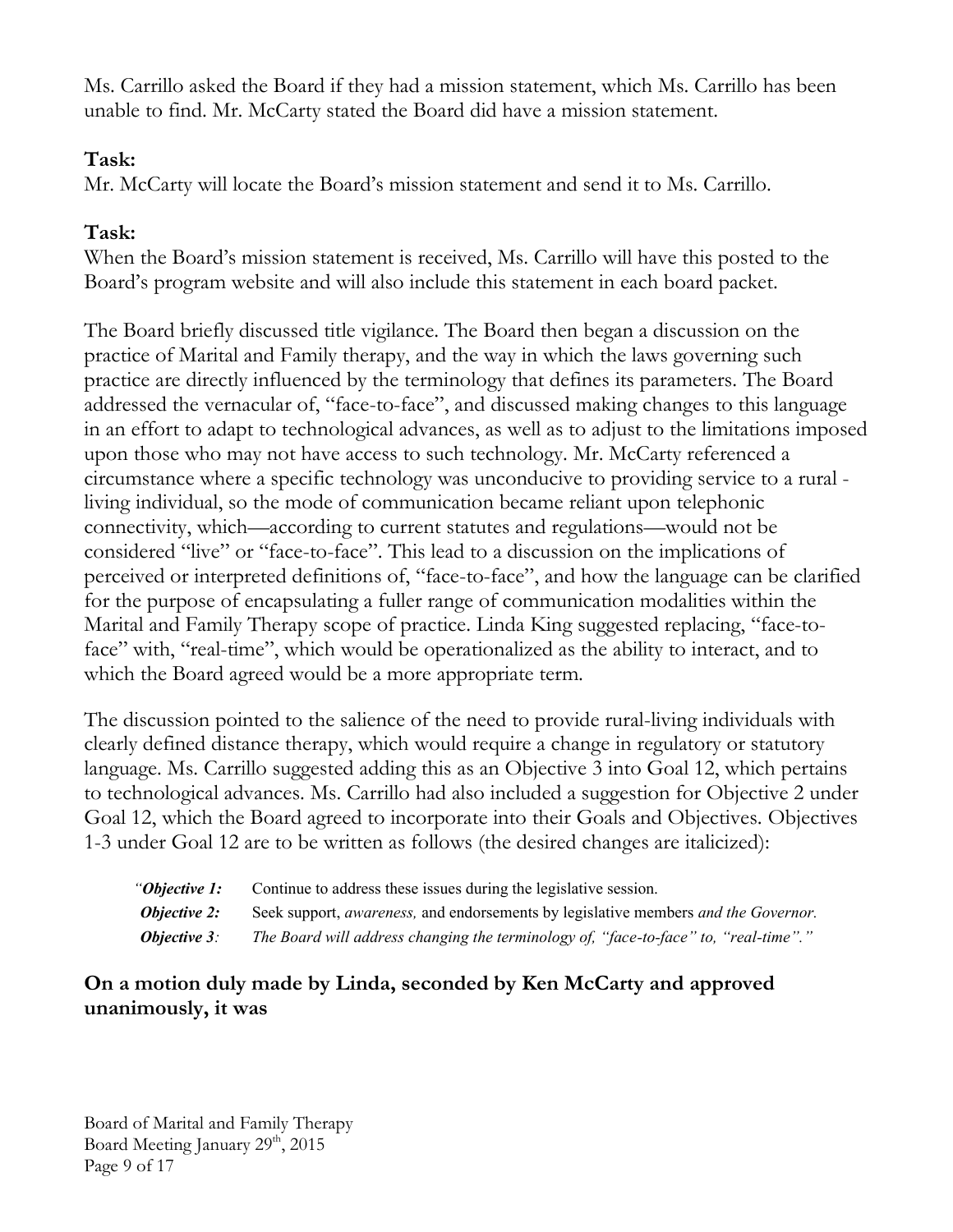# **RESOLVED to approve Goal 7, Objective 1; Goal 12, Objectives 1-3; Goal 13; Goal 14, Objectives 1 and 2;**

Review/Approve Board Evaluation Template: Acting Chair, Linda King then addressed the Board's Evaluation template, which JoAnn Young prepared and distributed to the Board. The Board discussed formatting and suggested adding a comment section for each evaluation subsection.

## **On a motion duly made by Ken McCarty, seconded by Fr. John Downing and approved unanimously, it was**

## **RESOLVED to approve JoAnn Young's Board Evaluation template as amended.**

### **Task:**

Ms. Carrillo will modify the Board's evaluation form and present this to the Division's Licensing Supervisor and Publications Specialist

# **Agenda Item 7 Old Business Time: 11:41 a.m.**

Review Regulation Changes: Acting Chair, Linda King addressed Old Business, during which time Ms. Carrillo directed the Board to the draft of regulation changes prepared by the Division's Regulation Specialist, Jun Maquis. Mrs. King and Mr. McCarty asked for clarification regarding the nature of these regulation changes. Ms. Carrillo advised the Board that the changes were made based on the Board's discussions and collective desires to have specific regulation changes made, not only during the Board's October meeting, but during previous meetings as well. Mr. McCarty asked Ms. Carrillo if she could provide documentation to serve as a reference point for the Board. Ms. Carrillo stated she could make photocopies of the discussions on regulation changes from the Board's October meeting, but that she did not have all the discussions, including discussions from previous meetings on hand. The Board decided to break for lunch and resume discussion of Agenda Item 7 upon return.

# **Acting Chair, Linda King called for lunch at 11:45 a.m.**

Off Record at 11:45 a.m. On Record at 12:55 p.m.

The Board returned from lunch and resumed discussion on regulation changes. Ms. Carrillo and the Board briefly addressed 12 AAC 19.115 and the Board's intention to require credential applicants to take the state written exam. Linda King commented that all

Board of Marital and Family Therapy Board Meeting January  $29<sup>th</sup>$ ,  $2015$ Page 10 of 17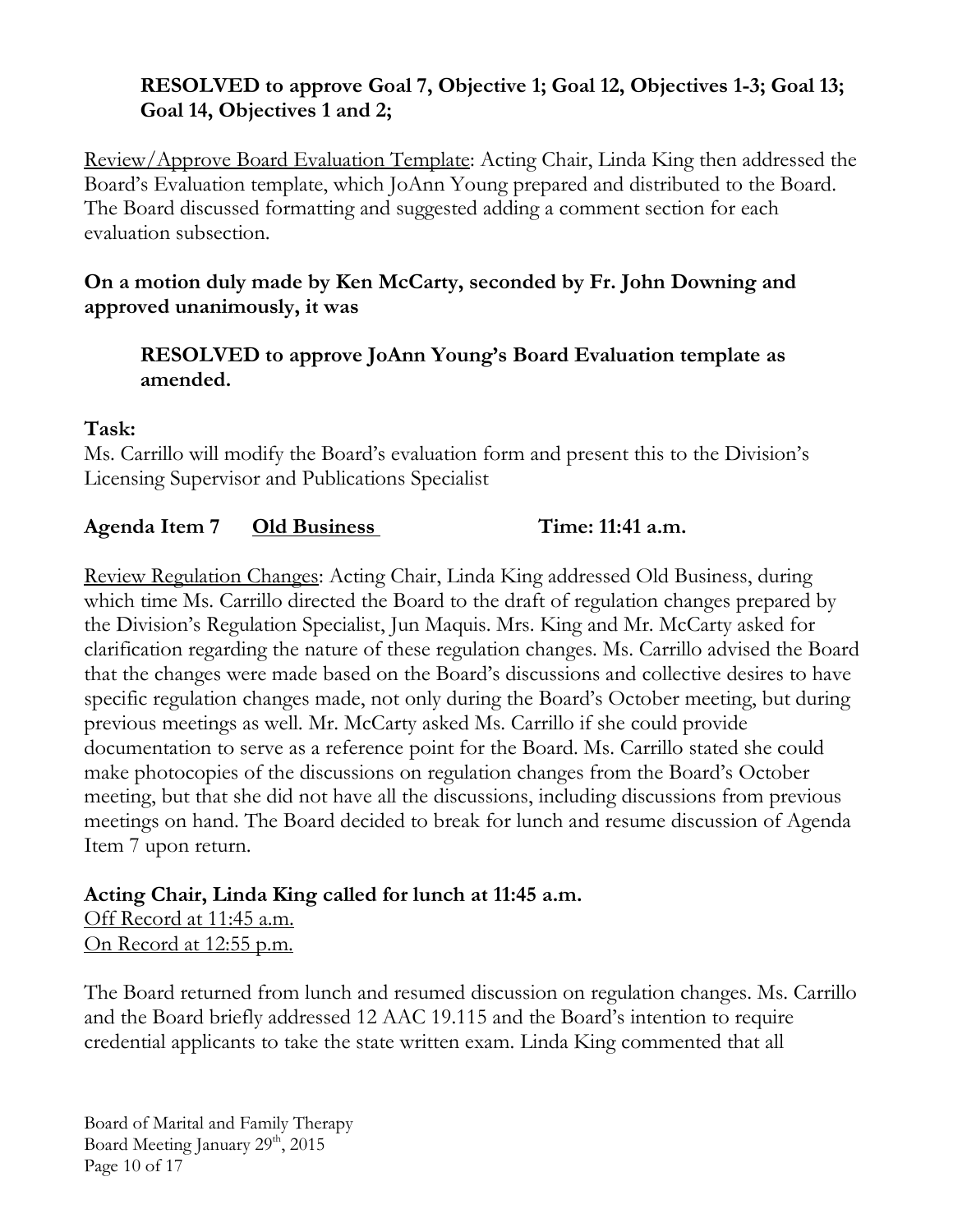regulation changes included in Mr. Maquis' draft was at an estimated cost of \$2,500. Before further discussion continued, the Board was prompted to contact the Division's Administrative Officer, Martha Hewlett, for the Budget Report/Division Updates under Agenda Item 10.

#### **Agenda Item 10 Budget Report Time: 1:02 p.m.**

Ms. Carrillo distributed the Board's FY14 Year-End Report as well as the Boards and Commissions Manual for review, and informed the Board that as of January  $29<sup>th</sup>$ ,  $2015$ , 69 licensees had renewed, 17 had not renewed and 1 renewal form was incomplete. Ms. Hewlett joined the room to present the Division's and the program's budget report. Ms. Hewlett informed the Board that Director, Sara Chambers had compiled an Annual Fiscal Report, which was the first year such a report was made available. Ms. Hewlett then discussed direct and indirect expenditures, travel procedures, allocation codes and methodology, licensing statistics, budget publication schedules, and where to find the information online. Ms. Hewlett also addressed the Board's concerns regarding decreased licensees, accounting procedures, finance management, fines, fee analyses and the fee-setting process.

# **Acting Chair, Linda King called for break at 2:20 p.m.**

Off Record at 2:20 p.m. On Record at 2:28 p.m.

**Agenda Item 11 Public Comment Time: 2:28 a.m.**

Public Member, Dixie Hood had attempted to comment on the Board's fees during Ms. Hewlett's budget report, referencing the 1990's when the Board's license fee was around \$900.00. Ms. Carrillo had informed Ms. Hood that the Board would like to hear her comments and concerns, but only during the scheduled Public Comment time.

At the actual start time of Agenda Item 11, Ms. Hood introduced herself and informed the Board she had served as a Board member from 1995 – 2002. Ms. Hood addressed Title 47, ethics, funds and investigative fees. Ms. Hood was given clarification that investigative matters concerning licensees are kept confidential. Ms. King and Mr. McCarty informed Ms. Hood that a Board liaison can now be involved with investigative matters to an extent.

# **Agenda Item 7 Old Business Time: 2:55 p.m.**

Review Regulation Changes: The Board resumed discussion on regulation changes. Mr. McCarty reiterated the need to obtain discussions surrounding Mr. Maquis' changes. Ms. Carrillo informed the Board that the changes were the result of the Board's discussion at the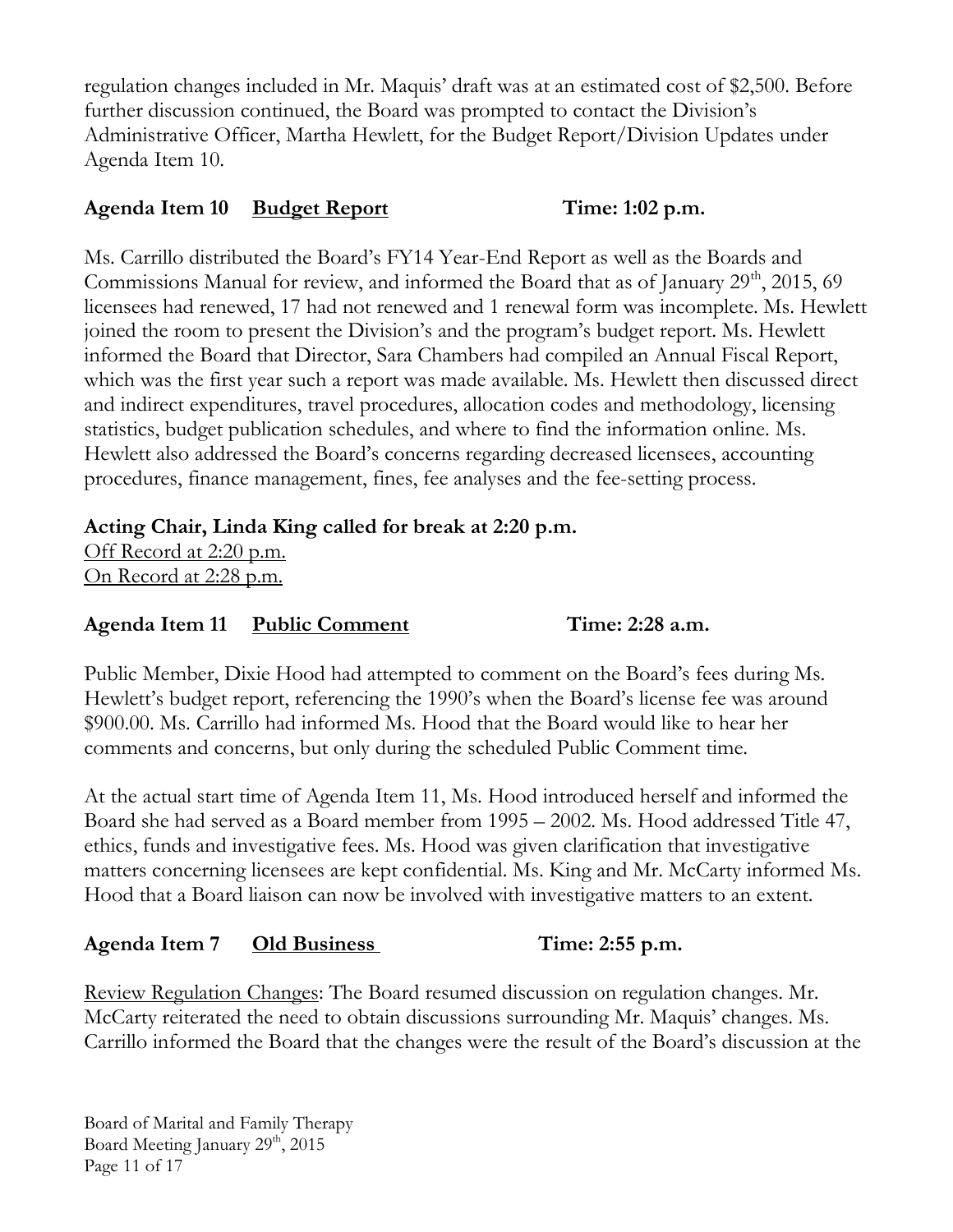previous meeting, and previous meetings before the last meeting. Mr. McCarty and Mrs. King expressed frustration that it was not clear what was submitted to the regulation specialist that would facilitate these changes. Ms. Carrillo explained that the Board can refer to what is being removed from the text by looking at words, phrases, sentences or paragraphs that have been capitalized and bracketed. Linda King prompted the Board to review the draft.

12 AAC 19.110 – License by Exam: The Board reviewed this draft and were satisfied with its changes.

# **On a motion duly made by Ken McCarty, seconded by JoAnn Young and approved unanimously, it was**

# **RESOLVED to approve 12 AAC 19.110 as written.**

12 AAC 19.115 – License by Credentials: Ms. Carrillo clarified that the estimated fiscal impact to the department, \$2,500 encompasses all regulation changes written in the draft, including the change to regulation 12 AAC 19.115. Mr. McCarty addressed 12 AAC 19.115(7), and stated that the change does not specify that the credential candidate must *pass*  the state jurisprudence exam. Ms. Carrillo suggested that the Board amend this regulation to be consist with the requirements stated in 12 AAC 19.110(e), which specifies that examination candidates must at least receive a passing score of 90%. The Board discussed revising the language for 12 AAC 19.115(b)(7) to read as follows:

*"submits a completed Alaska Jurisprudence Questionnaire prepared by the board covering the provisions of AS 08.63, this chapter, the code of ethics by the board under 12 AAC 19.900, and meets the score requirement of 12 AAC 19.110(e)"* 

# **On a motion duly made by Ken McCarty, seconded by JoAnn Young and approved unanimously, it was**

# **RESOLVED to approve 12 AAC 19.115 as amended.**

12 AAC 19.200 – License for Supervised Practice: Mr. McCarty addressed a concern regarding licensed associates and potential misleading interpretations in the associate's advertising of services. Mr. McCarty expressed that in other jurisdictions, associates/interns cannot operate their own private practice; their associate license is limited to both practicing under a licensed supervisor and under a licensed professional who holds the practice's business license. This can be misleading as an associate can advertise that he/she is practicing in a private practice when the licensed associate is not the sole proprietor of the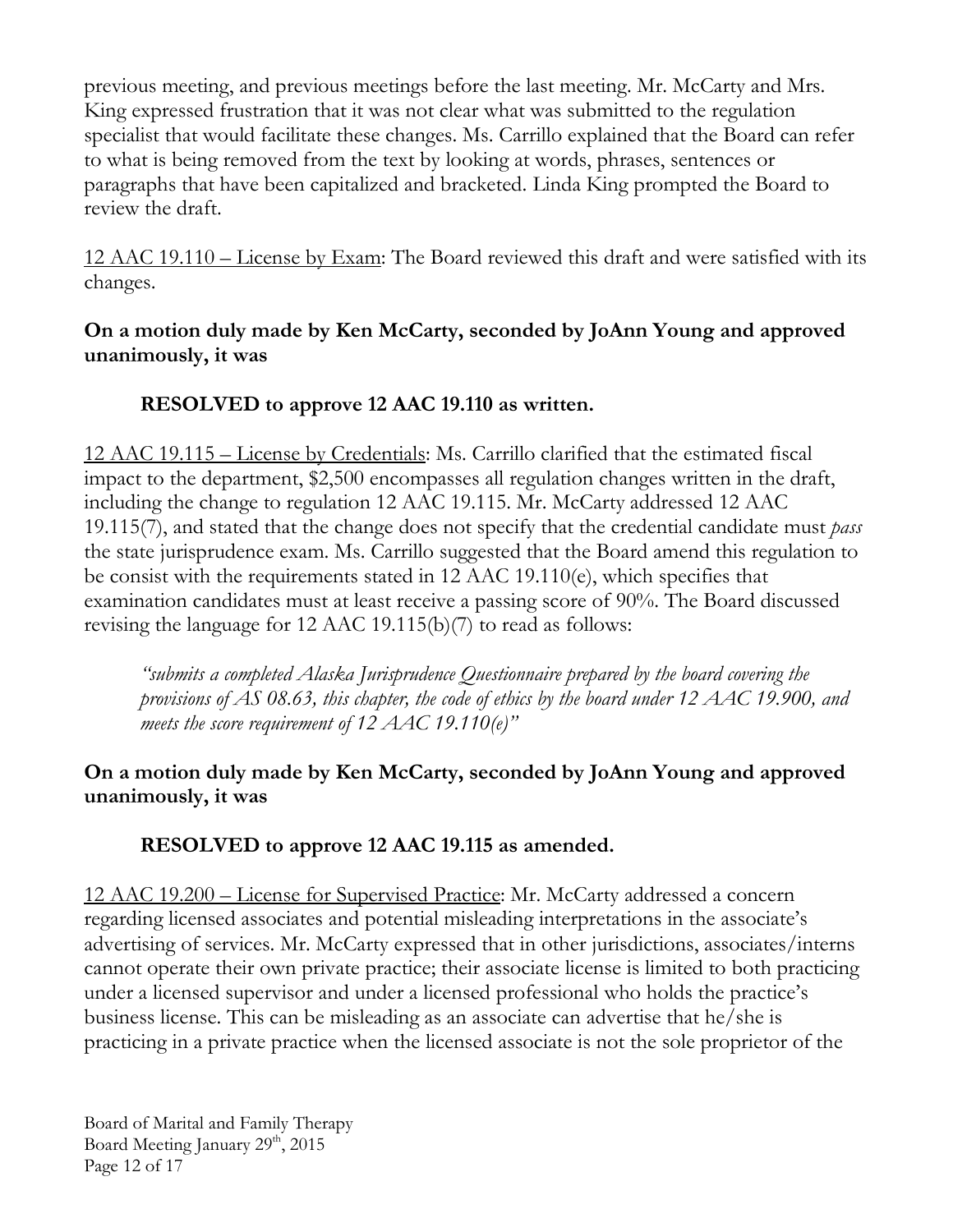business. As such, the Board would like to clarify that a licensee under supervised practice cannot own a business license to practice therapy. Ms. Young and Ms. Linda discussed how this verbiage could be changed to reflect the Board's intent, which Mr. McCarty asserted was to prevent associates from operating their own private business. Ms. Young and Mr. McCarty suggested amending 12 AAC 19.200(c) to read as follows (desired changes are italicized):

"A holder of a license for the supervised practice of marital and family therapy may practice under supervision in a clinic, social service agency, or private marital and family therapy practice. *No holder of a license for supervised practice may own or operate a private practice for marital and family therapy services."*

## **On a motion duly made by Ken McCarty, seconded by JoAnn Young and approved unanimously, it was**

**RESOLVED to approve 12 AAC 19.200(c) as amended.**

12 AAC 19.310 – Continuing Education Requirements: The Board reviewed this draft and were satisfied with its changes.

## **On a motion duly made by Ken McCarty, seconded by JoAnn Young and approved unanimously, it was**

# **RESOLVED to approve 12 AAC 19.310 as written.**

12 AAC 19.350 Application for Continuing Education: The Board discussed fees and processing applications for continuing education. The Board remains concerned that an organization may present an application for a program or seminar with multiple courses, while submitting only one fee for the whole seminar. Mr. McCarty also expressed concern that when a course is approved, it is only given validity until the Board's renewal date of the next even-numbered year, which may be uninviting to providers who must pay the fee for each subsequent application. Ms. Carrillo commented to refer to 12 AAC 19.350(c) regarding applying for re-approval.

## **On a motion duly made by Ken McCarty, seconded by JoAnn Young and approved unanimously, it was**

**RESOLVED to approve 12 AAC 19.350 as written.**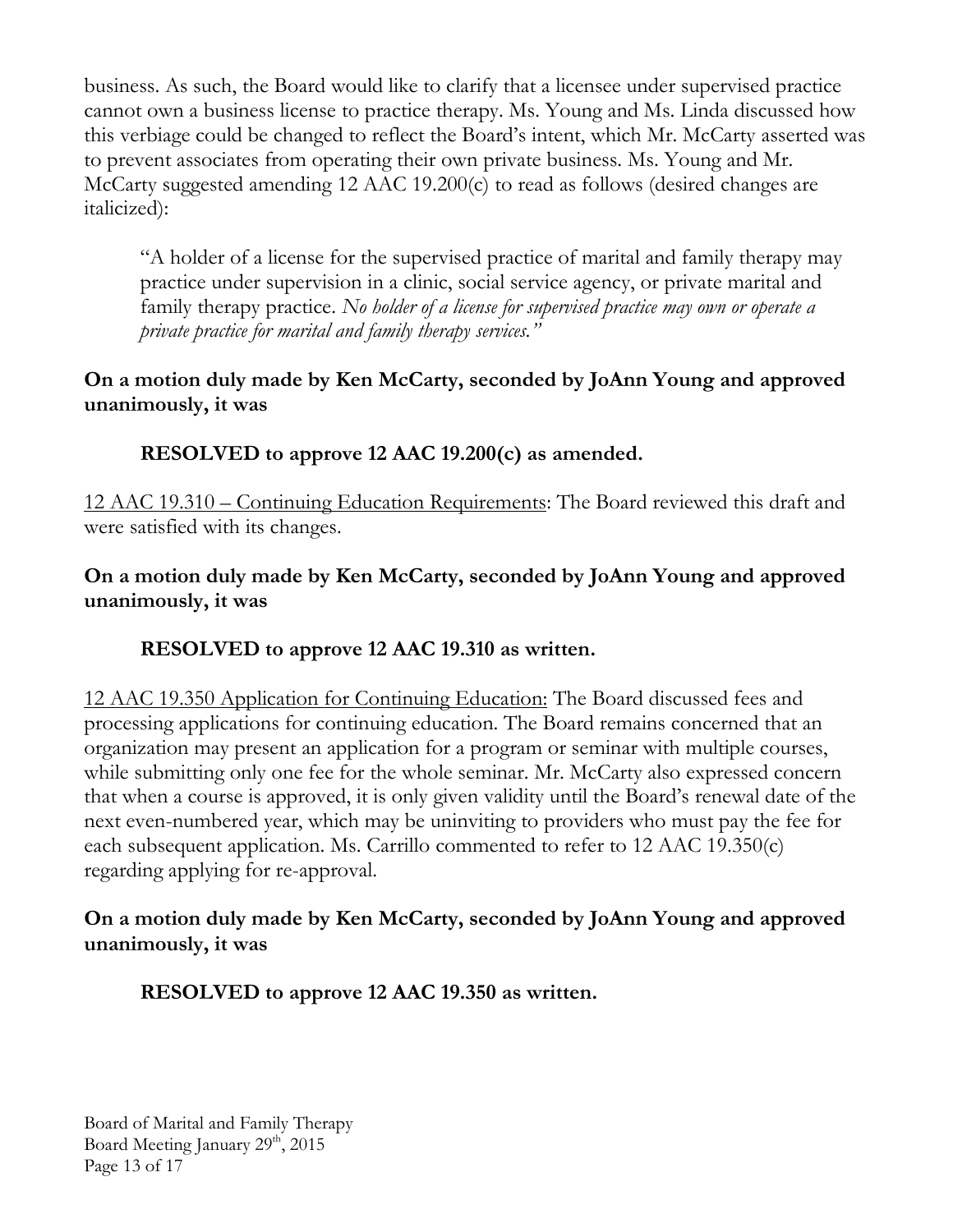12 AAC 02.242(6). Board of Marital and Family Therapy fees: The Board reviewed the draft proposal of implementing a continuing education course approval fee. The Board was satisfied with this change.

# **On a motion duly made by Ken McCarty, seconded by JoAnn Young and approved unanimously, it was**

# **RESOLVED to approve 12 AAC 12 AAC 02.242 as written.**

12 AAC 19.900 Code of Ethics: Mr. McCarty expressed concern about the AAMFT code of ethics revised in 2012, which does not take into account suburban populations, whose marginal localities limit opportunities and abilities to communicate with distant marital and family therapists.

# **On a motion duly made by Linda King, seconded by Fr. John Downing and approved unanimously, it was**

# **RESOLVED to table the draft of 12 AAC 19.900.**

Review Written Exam: The Board addressed the written exam.

**On a motion duly made by Linda King, seconded by JoAnn Young and approved unanimously, it was**

# **RESOLVED to table discussion on the state examination until the next meeting.**

Review Applications/Forms: The Board and Ms. Carrillo discussed phrasing of the \$25.00 fee for the upcoming revised continuing education application. Ms. Carrillo then addressed the latest renewal form and the regulations pertaining to renewal. Ms. Carrillo advised the Board that they should consider clarifying what constitutes a, "professional organization", as its meaning is ambiguous in the context of 12 AAC 19.320. Ms. Carrillo commented that the criteria outlined in this regulation, and in conjunction with using the term, "professional organizations" in 12 AAC 19.320(4), implies that the criteria for acceptable continuing education activity is broad and diverse. Any course broadly relating to marital and family therapy—as long as the courses is offered by a professional organization—such as a social workers organization, psychology organization, or other mental health organization, it should be automatically approved by regulation. Mr. McCarty reiterated the need to differentiate acceptable continuing education activity, and Ms. Carrillo described the continuing education application system for her other program, which may serve as a good

Board of Marital and Family Therapy Board Meeting January 29<sup>th</sup>, 2015 Page 14 of 17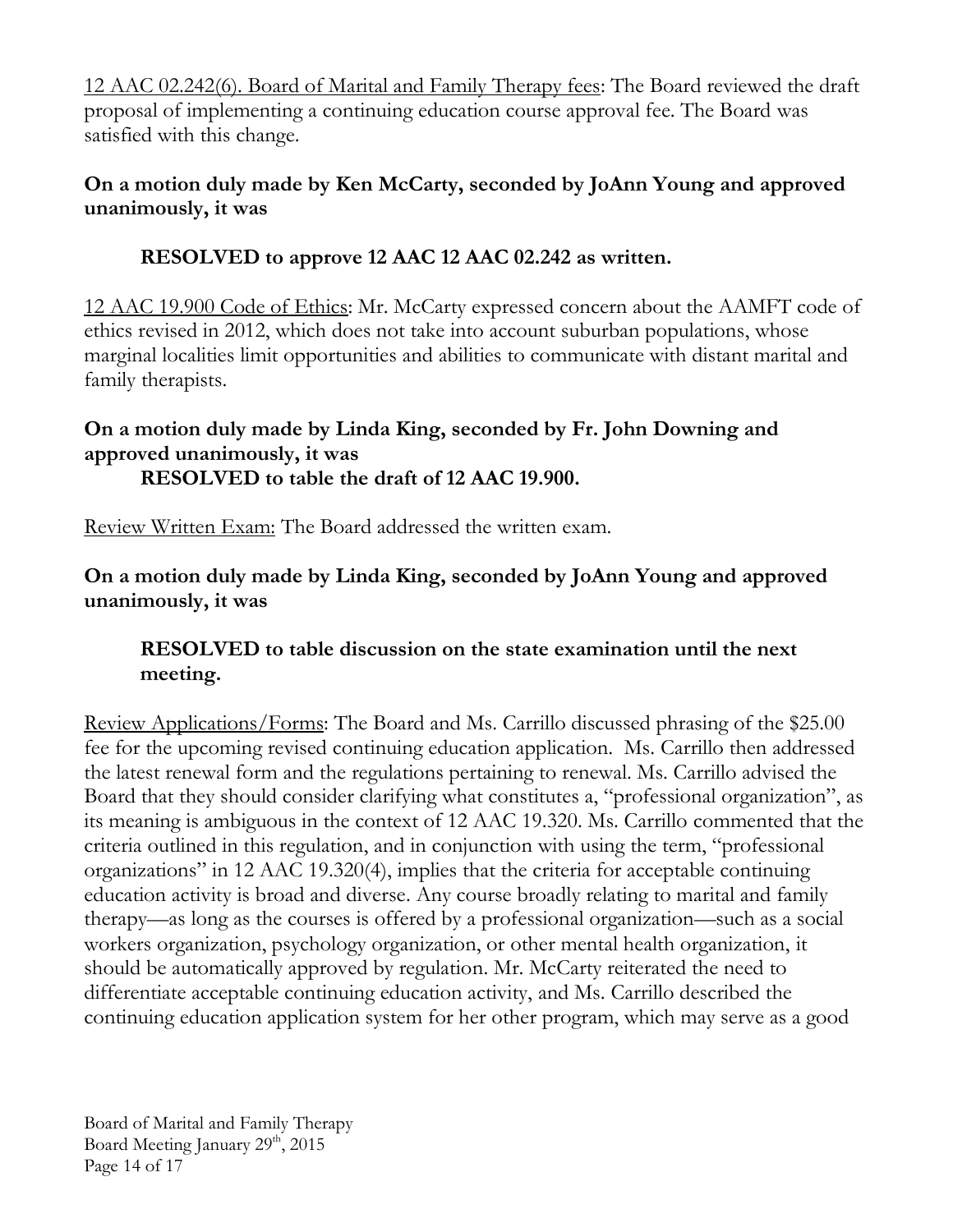model for the MFT Board. Ms. Carrillo further suggested adding this term to Definitions under AS 08.63.900.

## **On a motion duly made by Linda King, seconded by JoAnn Young and approved unanimously, it was**

**RESOLVED to table discussion on the renewal form until the next meeting.**

**On a motion duly made by Linda King, seconded by JoAnn Young and approved unanimously, it was**

## **RESOLVED to table discussion on 12 AAC 19.320 and continuing education organization until the next meeting.**

### **Task:**

The Board will discuss administrative continuing education organization and possibilities at the next scheduled Board meeting.

Clarify distance vs. live: Linda King addressed the letter written by Mr. Atkinson, which was discussed earlier under Agenda Item 5. Ms. Carrillo clarified that Mr. Atkinson's license had already been renewed, but that his letter brought about the topic of distinguishing between "correspondence" and "Live-Face to Face". Ms. Carrillo interpreted correspondence as any distance-based activity. Clarification of these terms were resolved under Agenda Item 6.

# **Agenda Item 8 New Business Time: 3:47**

Working Committee Update: The Board and Ms. Carrillo discussed the working committee, which is comprised of Chair, Leon Webber and Kristen Penland. The two have been extensively researching distance therapy and distance supervision, and drafted a document for review by the Board and the Division's regulation specialist, Mr. Maiquis. Ms. Carrillo had presented this to Mr. Maiquis at the working committee's request prior to the meeting to see if he could differentiate between what would be statutory, and what would be regulatory. Mr. Maiquis, as the Division's only regulation specialist for licensing programs, asserted that such determination would require time, but that the Board should discuss the draft at the upcoming meeting. At the upcoming meeting, Ms. Carrillo and the Board agreed it would be more appropriate to allow Mr. Webber to present this draft at the meeting in April, 2015.

Note: During the Board's meeting on October 30<sup>th</sup>, 2014, the Board agreed to establish a working committee. The committee initially consisted of Mr. Webber and Mrs. King, however, committee member involvement may change. The Board acknowledges that as long as the minimum number of individuals on

Board of Marital and Family Therapy Board Meeting January 29<sup>th</sup>, 2015 Page 15 of 17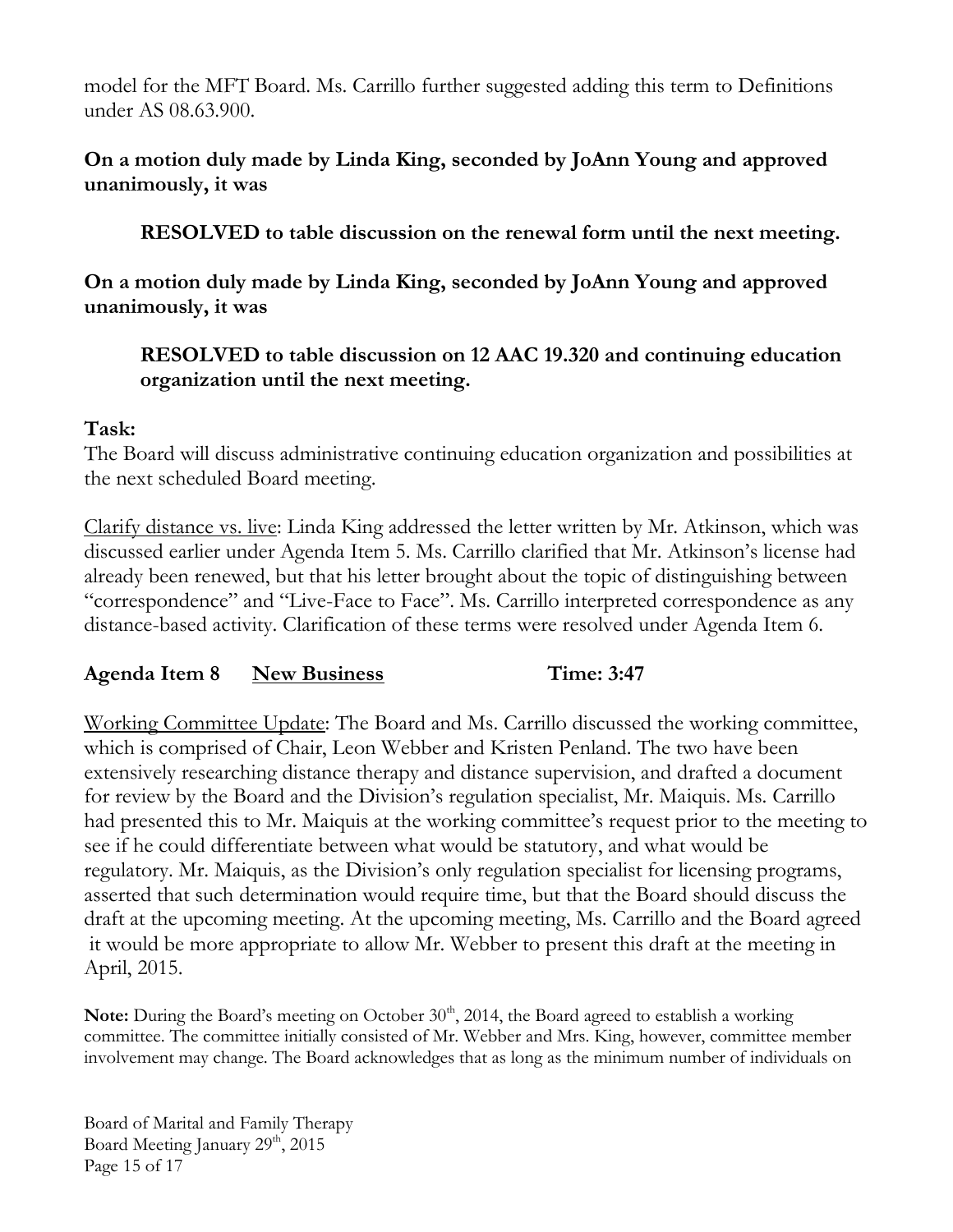the working committee does not exceed 2, information regarding meeting dates and times do not need to be public noticed. **-End note-**

Review Protocol Draft for Transfer of Supervision Hours: The Board discussed how licensees cannot transfer supervision hours at this time. Linda King then distributed a handout regarding Oregon's model of supervision guidelines for marital and family therapy interns. The Board briefly discussed the increased expense of obtaining supervision hours and decided to resume discussion of this topic, as well as ratio of supervision to clinical hours, at the next scheduled meeting date.

# **Acting Chair, Linda King called for break at 4:21**

Off Record at 4:21 p.m. On Record at 4:26 p.m.

# **Agenda Item 12 Correspondence Time: 4:26 p.m.**

Linda King signed the letter on behalf of the Board, which was in support of AAMFT's intent to pursue inclusion to title 47, reduction of fees, and protecting licensed therapists in regards to single license incidents. A copy was given to Mr. McCarty.

Ms. Carrillo also included a discussion hand-out regarding COAMFTE and their invitation to invite Alaska licensed therapists to participate in a discussion regarding continuing education and supervision training opportunities.

# **Task:**

Ms. King will send a response to COAMFTE on behalf of the Board by February  $9<sup>th</sup>$ , 2015

# **Agenda Item 13 Administrative Business Time: 4:29 p.m.**

Board Task List: The Board moved discussion to the Board's task list. Mr. McCarty will research to find if an algorithm exists for comparing qualifications by state. Sher Zinn ordered business cards for the Board, which Ms. Carrillo distributed at the meeting.

# **Task:**

Ken McCarty will relay the folder of Board meeting hand-outs to Mr. Webber.

# **Task:**

Ms. Carrillo will e-mail the Board's task list from this meeting to all Board members.

TA's & Receipts: JoAnn Young and Linda King gave Ms. Carrillo their travel receipts.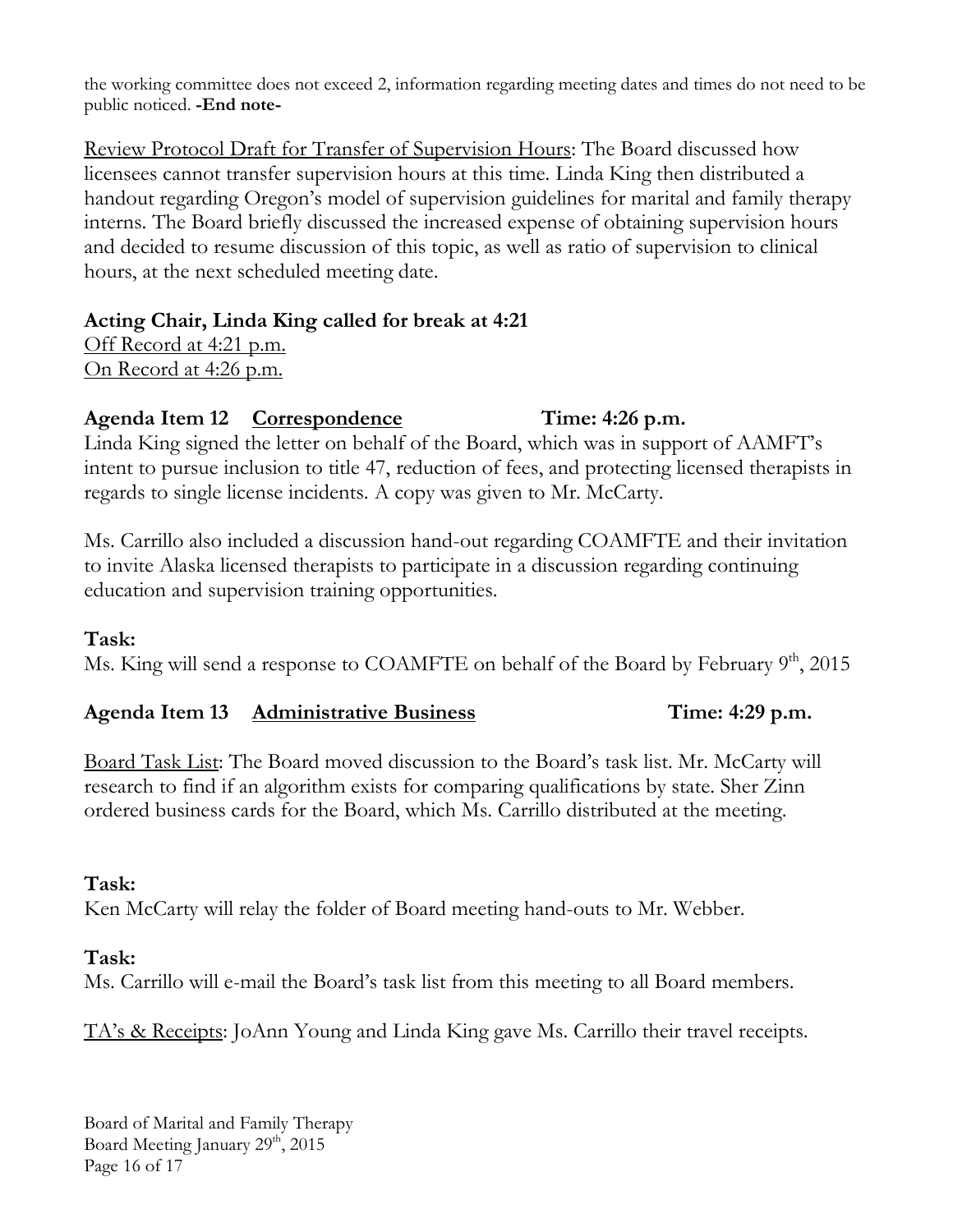Note: The meeting minutes from the Board's October 30<sup>th</sup>, 2014 meeting were not signed at this time; however, the minutes will be reviewed and signed at the Board's April 17<sup>th</sup> meeting, pending approval of the amended minutes". **-End note-**

Agenda Item 14 Adjourn Time: 4:34p.m.

**On a motion duly made by JoAnn Young, seconded by Ken McCarty and approved unanimously, it was**

**RESOLVED to Adjourn the meeting at 4:34 p.m.**

Respectfully submitted,

 $\mathcal{L}_\text{max}$  and  $\mathcal{L}_\text{max}$  and  $\mathcal{L}_\text{max}$  and  $\mathcal{L}_\text{max}$  and  $\mathcal{L}_\text{max}$ 

Laura Carrillo, Examiner

 $\mathcal{L}_\text{max}$  and  $\mathcal{L}_\text{max}$  and  $\mathcal{L}_\text{max}$  and  $\mathcal{L}_\text{max}$  and  $\mathcal{L}_\text{max}$ Leon Webber, Chair Date